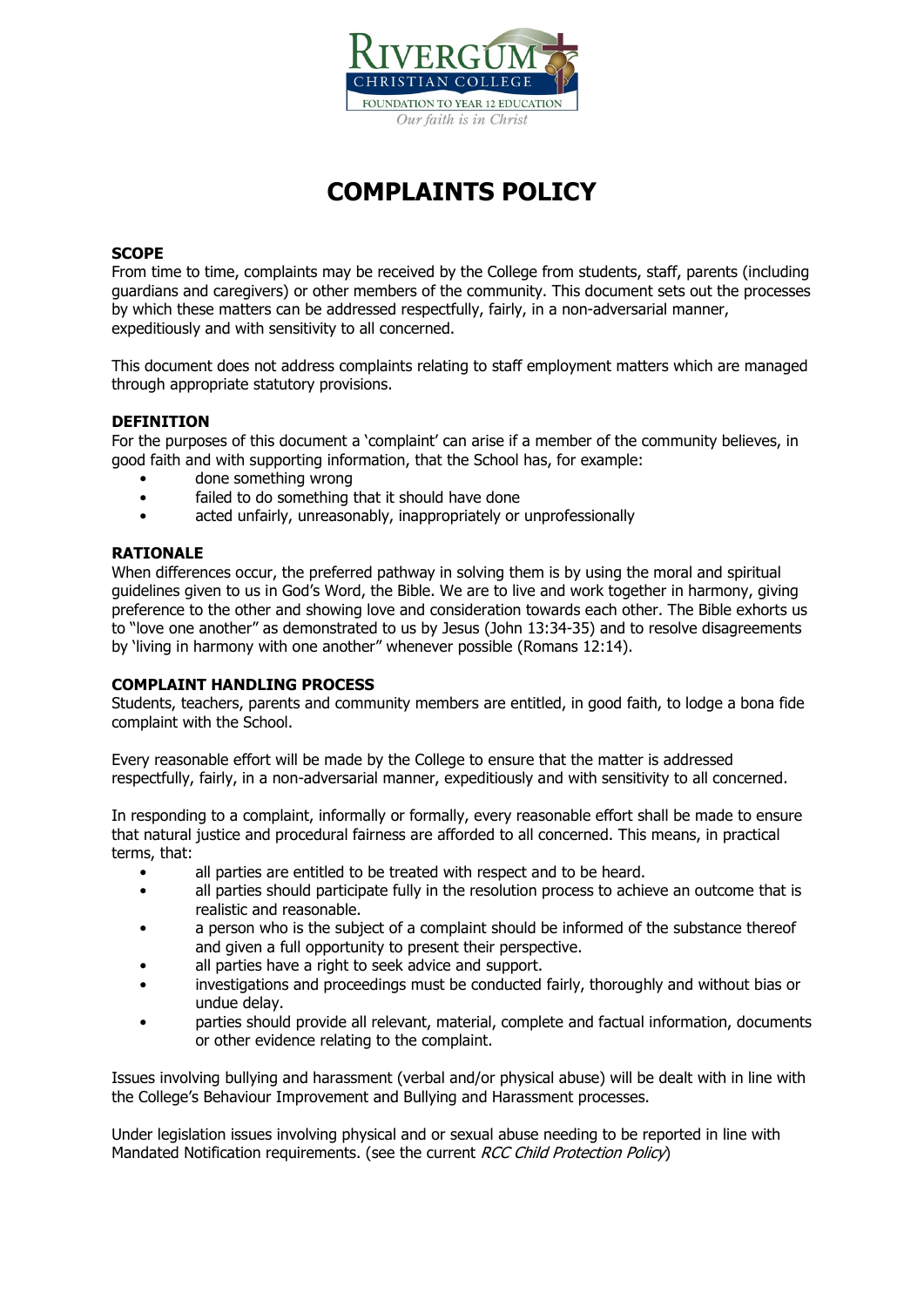

#### **COMPLAINT HANDLING PROCEDURE**

#### **STAGE 1: INFORMAL RESOLUTION**

- 1. Many complaints are minor in nature, or readily resolved, and may arise from genuine misunderstandings and/or issues relating to communication. In the vast majority of cases, these can be satisfactorily resolved informally.
- 2. Wherever possible, the informal and amicable resolution of concerns through direct communication and discussion between those concerned is encouraged.
- 3. Formal procedures for the resolution of complaints should only be invoked when a matter is of a very serious nature or when the matter cannot be resolved by the parties themselves through informal means.

#### **STAGE 2: FORMAL AND SERIOUS COMPLAINTS**

- 1. If no positive resolution can be found, or the complaint is of a more serious nature, the matter may be referred to the appropriate staff:
	- a. Coordinator
	- b. Deputy Principal
	- c. Principal.
- 2. As soon as practicable after a formal complaint has been received, a process will be put in place by the School to investigate the complaint.
- 3. In resolving a formal complaint, the College will gather relevant material and information relating to the situation and convene a meeting of the parties to discuss the concerns.

#### **STAGE 3: REFERRAL OF A COMPLAINT TO THE COLLEGE BOARD**

- 1. The Board Chair and members of the College Board are not directly involved in the first instance with the receipt, investigation or resolution of complaints other than complaints arising within or about the School Board itself.
- 2. In instances where a complaint is about the Principal and the matter cannot otherwise be resolved or the complainant feels it is appropriate to do so, a formal written complaint may be lodged with the Board Chair. In this instance the Board Chair will expeditiously take all reasonable steps to have the complaint fully investigated and to facilitate a resolution.
- 3. In other exceptional and special circumstances, a direct approach may be made to the Board Chair to formally lodge a complaint or refer a complaint where the resolution processes within the School have failed or are otherwise inappropriate. In this instance, the Board Chair will take advice from appropriate persons and make a determination as to how the complaint should thereafter be effectively dealt with.

#### **STAGE 4: REFERRAL OF A COMPLAINT TO AN EXTERNAL AUTHORITY**

- 1. When a complaint cannot be resolved within the School, the parties may seek the assistance of external professional agencies or other relevant judicial or para-professional bodies in order that a further attempt can be made to resolve the matter. This is subject to the following important provisions:
	- a. The Association of Independent Schools of South Australia (AISSA) will not act as a mediator between parents and schools but if a matter remains unresolved, or parents feel that the school has failed to take their complaint seriously, AISSA may be able to provide general assistance to help parents understand the School's position.
	- b. Neither the Minister for Education and Child Development nor the Department for Education and Child Development has any power to directly intervene in any complaints relating to the operations of a non-government school.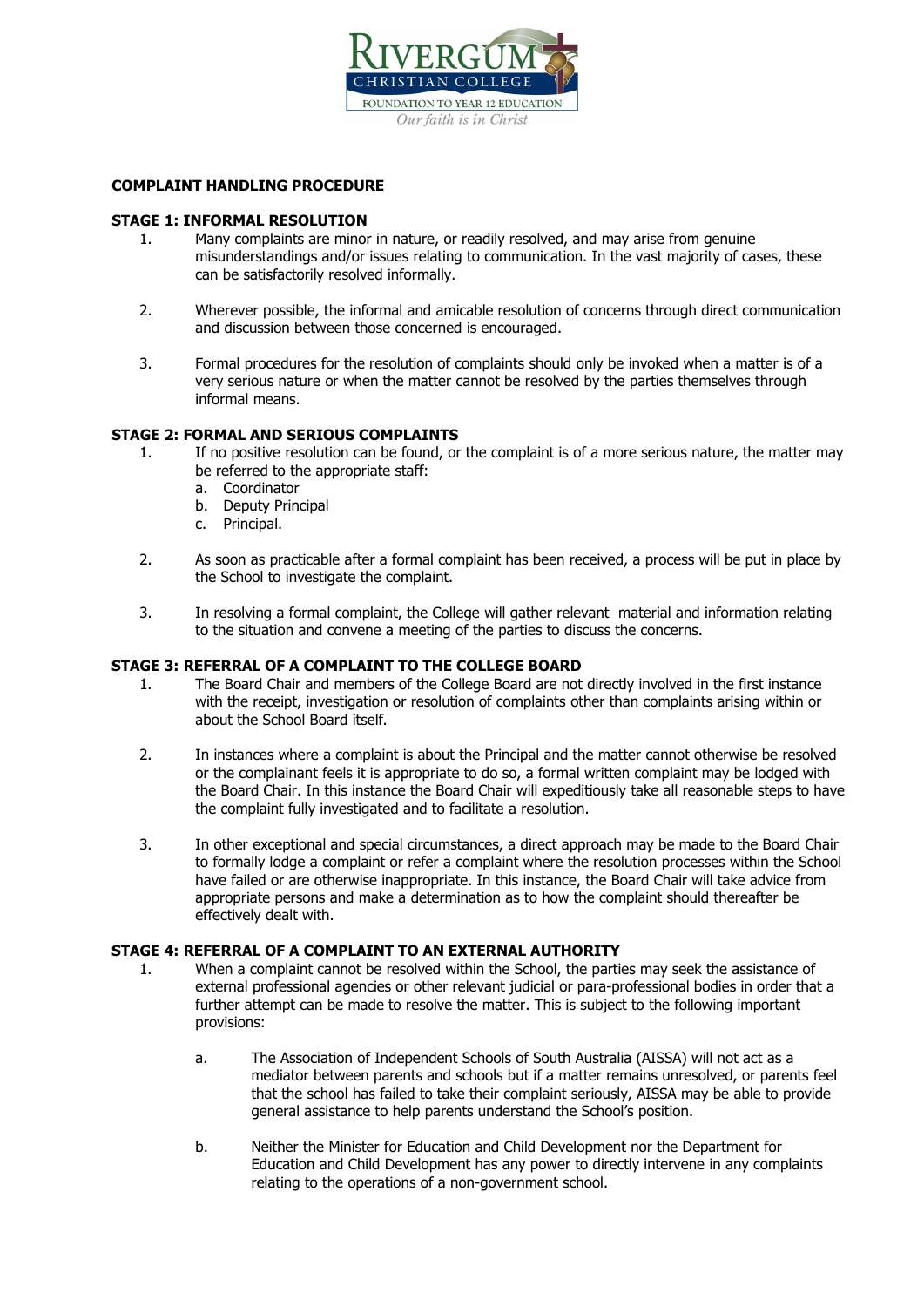

### **COMPLAINT HANDLING PROCEDURE**

## **FLOWCHART**